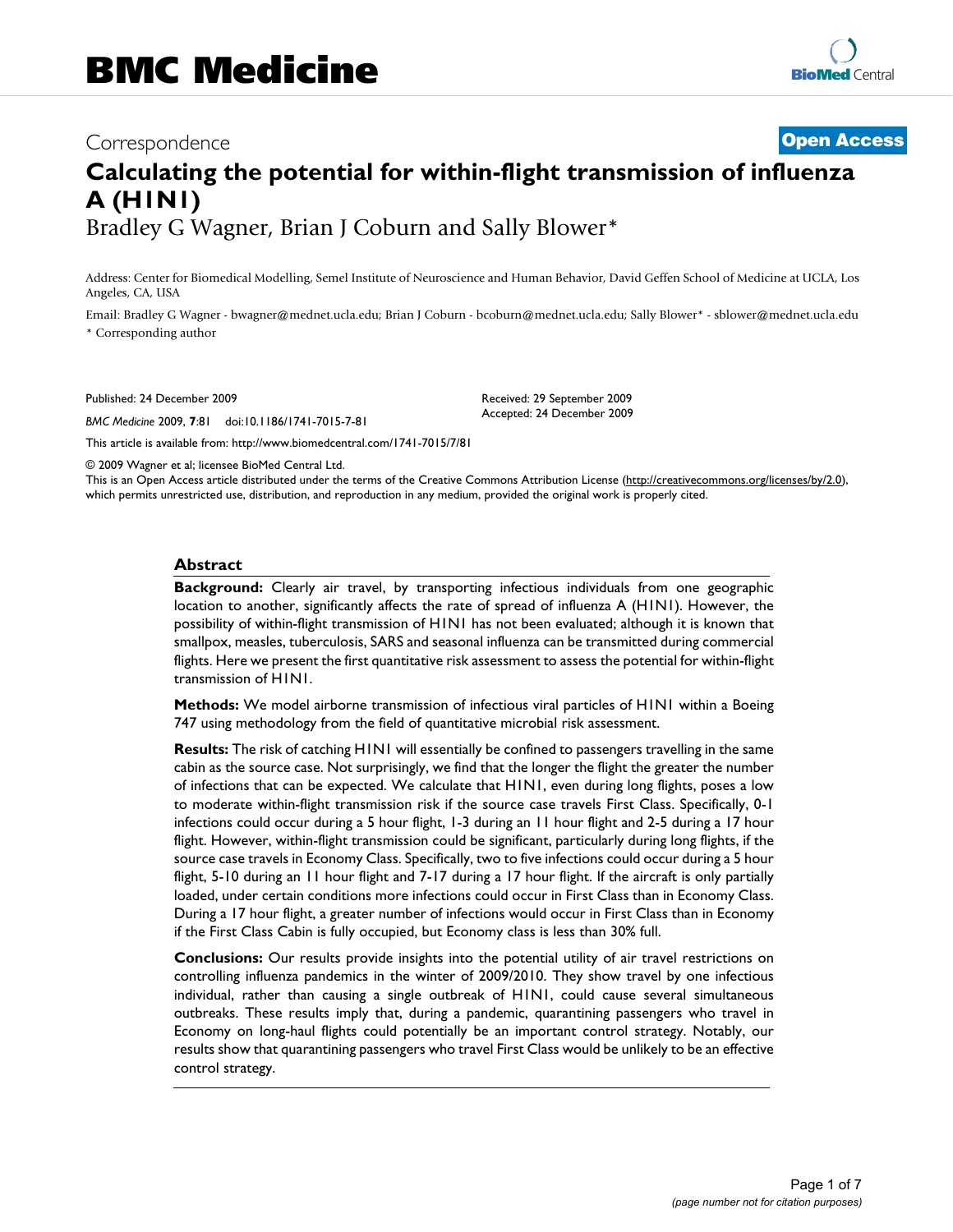## **Background**

Clearly air travel, by transporting infectious individuals from the epicentre in Mexico to other geographic locations, significantly affected the rate of spread of influenza A (H1N1). However, the possibility of within-flight transmission of H1N1 has not been evaluated, although it is known that smallpox, measles, tuberculosis, SARS and seasonal influenza can be transmitted during commercial flights [1]. These pathogens can be transmitted both by direct contact with large respiratory droplets and by airborne transmission of small, aerosolized droplets [2-4]. Several recent empirical studies have attempted to determine which mode of transmission is the most important for influenza. Fabian *et al*. [2] conducted studies of seasonal strains to measure the concentration of influenza RNA viral particles exhaled by infected patients. In their study, infected patients exhaled into an Exhalair, a device that collects and counts viral particles in exhaled breath, and the concentration of RNA viral copies was measured in Teflon filters. It was found that 33% of infected humans exhaled droplets containing influenza. Lowen *et al*. [3] have experimentally determined that influenza can be transmitted amongst guinea pigs by droplet and/or aerosol spread. In these experiments the guinea pigs were inoculated intranasally and viral samples were collected from nasal washes of their upper and lower respiratory tracts. Viral growth was determined to occur in their lungs and nasal passages, establishing the guinea pig as a model host for droplet infection. Lowen *et al*. [3] also found airborne and droplet transmission could occur between animals by conducting experiments in which they placed infected and non-infected guinea pigs in the same cage, adjacent cages and separated cages at least 90 cm apart [3]. A similar and more recent experimental study using ferrets has shown that H1N1 can be transmitted by aerosolized droplets. Although several studies have shown that H1N1 appears to have similar infectivity as seasonal strains the importance of airborne transmission of H1N1 in humans has not yet been definitively established [4-6]. However, it should be noted that airborne transmission of seasonal strains of influenza during a flight, particularly if ventilation is poor, can be significant. As an extreme example, one individual infected with a strain of influenza A managed to infect 72% of passengers during a 3 hour flight on a plane without ventilation [7]. By assuming that H1N1 has a similar infectivity to that of seasonal strains, we calculated the expected number of H1N1 infections that one source case could cause during an international flight.

Typically, the number of infected individuals that can be expected during a large scale outbreak or epidemic is determined by calculating the basic reproduction number  $(R_0)$  [8].  $R_0$  is defined as the average number of secondary infections caused by one infectious individual in a population of susceptible individuals during the time in which

they are infectious. Therefore,  $R_0$  is a useful measure for predicting the number of infections that could be expected to occur during a large-scale outbreak or an epidemic. However,  $R_0$  is not a useful measure for predicting the number of infections that one infectious individual could cause over a few hours in a confined space. In this case, the number of secondary infections is best predicted using methods from the field of quantitative microbial risk assessment. These are the methods that we have used in our analysis. Specifically, we have used the classic Wells-Riley equation [9] to estimate the number of passengers that could become infected with H1N1 during a commercial flight, assuming one infectious case is on board. The Wells-Riley equation was developed over 30 years ago [9] and is now the standard methodology for predicting (for infectious pathogens that have airborne transmission) the size of outbreaks within buildings and other enclosed environments.

The Wells-Riley equation is based on the number of exposed individuals, the respiratory rate of the source case, the length of exposure to the infectious droplets and the concentration of infectious viral particles over time. Within an aircraft the concentration of infectious viral particles over time is determined by the ventilation rates, the volume of the cabins in the aircraft and the infectiousness of the index case. In the field of quantitative microbial risk assessment, infectiousness is quantified by measuring the number of infectious particles that an infected individual expels per litre of air. Infectivity is expressed in terms of infectious quanta; a measure defined by William Wells in 1934 [10]. Wells used the Poisson distribution to express the relationship between dosage and infection; he defined a quantum to be the number of infectious droplet nuclei required to infect 1 - 1/*e* (that is, 63%) of exposed susceptible individuals. Quanta are now a standard measure for expressing the risk of infection with airborne pathogens and have been used extensively to characterize the infectivity of seasonal stains of influenza [2,11,12]. Rates of quanta production for influenza have been estimated by both direct and indirect means. Indirect infectivity estimates have been made using back calculation based on outbreaks in environments with little or no ventilation [12]. Specifically, Rudnick and Milton [12] used data from an influenza outbreak on a grounded plane with very limited ventilation and a single source case (see Moser *et al*. [7]) to back calculate the rate of quantum generation for a highly infectious case of influenza. Direct measurements of quanta production rates have been made by determining the rate at which infectious individuals exhale RNA virus copies [2]. This is practically accomplished by measuring the RNA virus concentration in Teflon filters in conjunction with an individual's rate of respiration [2].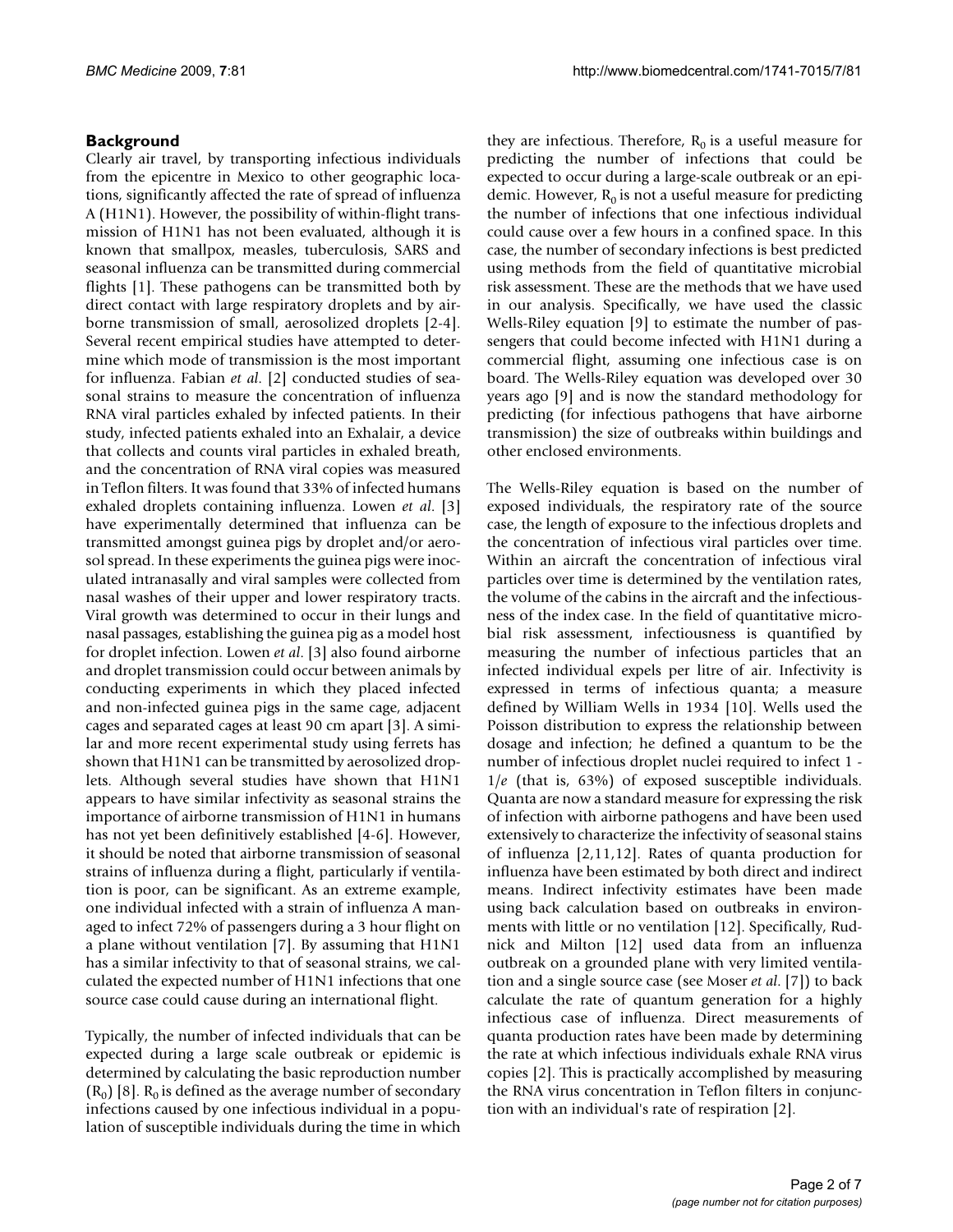### **Methods**

During a flight, transmission of influenza due to direct contact is very limited because passengers remain seated, and therefore we only model airborne transmission. We used a sequential box model [5] to calculate the temporal concentration of infectious droplets (quanta) of H1N1 in a transatlantic airliner with four cabins: First Class, Upper Deck Business Class, Lower Deck Business Class and Economy Class. The sequential box model was developed in the 1980s by Ryan *et al*. [13]. It is a standard method for estimating the concentration of infectious particles in confined environments. The model calculates concentration based on volume of air in each cabin, rate of inflow of air from outside the aircraft, proportion of air recycled during the flight, efficiency of filters in purifying recycled air and strain infectivity. In all our calculations we assume that the index case is symptomatic. If the index case is asymptomatic they would expel very few infectious virions and, hence, would be very unlikely to cause any infections during a flight.

Our sequential box model is specified by four equations, one equation for each cabin in the aircraft. The model assumes that the air in each cabin is well mixed. It enables us to track the concentration of infectious quanta of H1N1 (*C*) in each of the four cabins, over time *t*. The subscript to *C* signifies the cabin class:  $1 =$  First Class;  $2 =$ Upper Deck Business Class; 3 = Lower Deck Business Class; and 4 = Economy Class. The sequential box model and the airflow between cabins in the plane are shown diagrammatically in Figure 1. The model is given in terms of a system of ordinary differential equations as:

$$
\frac{dC_1}{dt} = \frac{1}{V_1} \Big[ q_1 - f_1 C_1 + b_2 C_2 - RF_1 C_1 + RF_1 G(C_1, C_2, C_3, C_4) \Big]
$$
  
\n
$$
\frac{dC_2}{dt} = \frac{1}{V_2} \Big[ q_2 - (f_2 + b_2) C_2 + f_1 C_1 + b_3 C_3 - RF_2 C_2 + RF_2 G(C_1, C_2, C_3, C_4) \Big]
$$
  
\n
$$
\frac{dC_3}{dt} = \frac{1}{V_3} \Big[ q_3 - (f_3 + b_3) C_3 + f_2 C_2 + b_4 C_4 - RF_3 C_3 + RF_3 G(C_1, C_2, C_3, C_4) \Big]
$$
  
\n
$$
\frac{dC_4}{dt} = \frac{1}{V_4} \Big[ q_4 - b_4 C_4 + f_3 C_3 - RF_4 C_4 + RF_4 G(C_1, C_2, C_3, C_4) \Big]
$$
  
\n(1)



cabins (C The Sequential Box Model (SBM) that we used to determine the temporal concentration of infectious droplets of H1N1 in  $\Gamma$ **The Sequential Box Model (SBM) that we used to determine the temporal concentration of infectious droplets of H1N1 in four cabins**  $(C_1, C_2, C_3$  **and**  $C_4$ **) in a commercial airliner (specifically, in a Boeing 747)**. Within the aircraft air diffuses between adjacent cabins (forward flow *fi* and backward flow *bi* ) and is removed and replaced by an air supply system. Air is replaced by outside air and by air that has been re-circulated through a HEPA filter.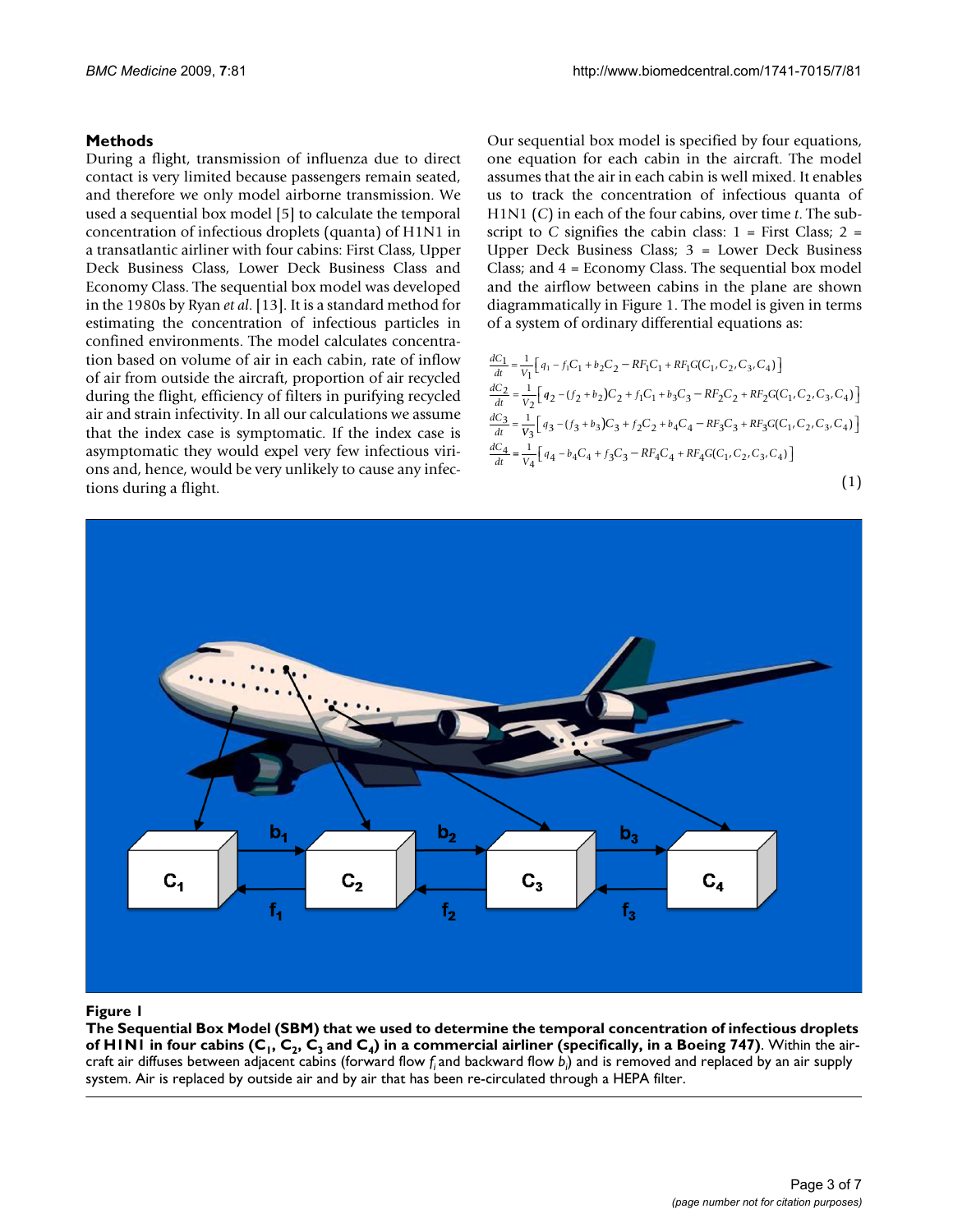$$
G(C_1, C_2, C_3, C_4) = r(1 - \alpha) \sum_{j=1}^{4} \frac{RF_j C_j}{\sum_{k=1}^{4} RF_k}
$$
 (2)

We model four scenarios, with one infectious individual (index case) in each of the four cabins. The parameter *qi* represents the rate of production of infectious quanta of H1N1 in cabin i. The subscript to *q* signifies the cabin class. If there is no infectious individual in a cabin *i* then *qi* is set equal to zero. The infectivity of H1N1 is currently unknown. However, empirical data indicate that it appears to be equally (or slightly less) transmissible than seasonal strains of influenza [5,6]. Therefore, in each scenario we varied the quanta production rate of the index case (*qi* ) from 50 to 128 quanta/hour, based on infectivity estimates for seasonal strains of influenza [2,7,12].

The remaining parameters in the model characterize the environmental conditions in the plane. We parameterized the model to reflect the environmental conditions in a Boeing 747 airliner; parameter values were obtained from Boeing [14]. The rate of forward airflow between adjacent cabins is represented by  $(f_i j = 1...3)$  and the rate of backwards airflow by  $(b_j j = 2...4)$ ;  $f_{i'} b_i = 61 \text{ m}^3/\text{h}$  for all *i*. Air is removed from each of the four cabins at rate  $RF<sub>j</sub>$   $= 1...4$ ;  $RF_1 = 3308 \text{ m}^3\text{/h}$ ,  $RF_2 = 2462 \text{ m}^3\text{/h}$ ,  $RF_3 = 2284 \text{ m}^3\text{/h}$  and  $RF<sub>4</sub> = 11,679$  m<sup>3</sup>/h. A proportion of the removed air (*r*) is filtered with efficacy  $\alpha$  and then re-circulated:  $r = 0.5$ ,  $\alpha =$ 0.993. A proportion 1-*r* of the removed air is replaced by air outside the aircraft; the function  $G(C_1, C_2, C_3, C_4)$  computes the concentration of infectious quanta in the re-circulated air. The parameter  $V_i$  represents the volume of air in each of the four cabin classes:  $V_1 = 133 \text{ m}^3$ ,  $V_2 = 99 \text{ m}^3$ / h,  $V_3 = 116$  m<sup>3</sup>/h and  $V_4 = 468$  m<sup>3</sup>/h.

We then used the Wells-Riley equation [9] to calculate *Ii* (the number of passengers who could be infected in each of *i* cabins during a flight of duration *T*) where the equation is specified as:

$$
I_i = N_i \left( 1 - e^{-\rho \int_0^T C_i(t) dt} \right)
$$
 (3)

where  $N_i$  represents the number of passengers in cabin  $i$ and  $\rho$  represents the volumetric breathing rate of the source case ( $\rho$  = 0.3 m<sup>3</sup>/h) [15]. We obtained estimates for  $C<sub>i</sub>(t)$ , *i* = 1...4 by integrating our sequential box model.

We set the number of exposed individuals to reflect occupancy in a Boeing 747 operating at full capacity: 23 passengers in First Class; 40 in Upper Deck Business Class; 40 in Lower Deck Business Class; and 313 in Economy. We varied the length of exposure to the H1N1 virus (that is, flight duration) from 5 hours to 11 hours to 17 hours.

### **Results**

We calculate that the risk of catching H1N1 will, essentially, be confined to passengers travelling in the same cabin as the source case. We found that this result holds across the entire range of infectiousness (q) that we considered. If q is even lower (that is, the source case is even less infectious than we have assumed) transmission to other cabins would be even less likely. Since we have assumed that the air in each cabin is well mixed, individuals in the same cabin will have the same risk of infection.

Not surprisingly, we find that the longer the flight the greater the number of infections that may be expected (Figure 2). Our results also show that the greater the infectivity of the source case, the greater the effect of flight duration on increasing the number of infections (Figure 2). This occurs regardless of whether the source case is travelling in Economy or First Class; our results for Business Class are between those for First Class and Economy Class and are not shown.

We calculate that, because of the increased seating capacity of Economy Class, there is a higher probability (75%) that the infectious case will be travelling in Economy rather than in Business (10%) or First Class (5%). Therefore, in general, individuals travelling in Economy are always likely to be at greater risk of infection with H1N1 than individuals travelling in Business or First Class.

Our modelling clearly shows that the location of the source case will have a significant effect on the number of infections that occur during a flight (Figure 2). If the plane is completely occupied, a single infectious individual in Economy Class will cause more infections that a source case in First Class (Figure 2). We calculate that H1N1, even during long flights, poses a low to moderate withinflight transmission risk if the source case travels First Class. Specifically, 0-1 infections could occur during a 5 hour flight, 1-3 during an 11 hour flight and 2-5 during a 17 hour flight (Figure 2). However, our results show that within-flight transmission could be significant, particularly during long flights, if the source case travels in Economy Class. Specifically, 2-5 infections could occur during a 5 hour flight, 5-10 during an 11 hour flight and 7-17 during a 17 hour flight (Figure 2). More infections would occur in the Economy Class than in Business or First Class because the majority of the passengers travel in Economy and that section has the smallest volume of air per passenger. However, if the aircraft is only partially loaded, under certain conditions, more infections could occur in First Class than in Economy Class. For example, we calculate that, during a 17 hour flight, a greater number of infec-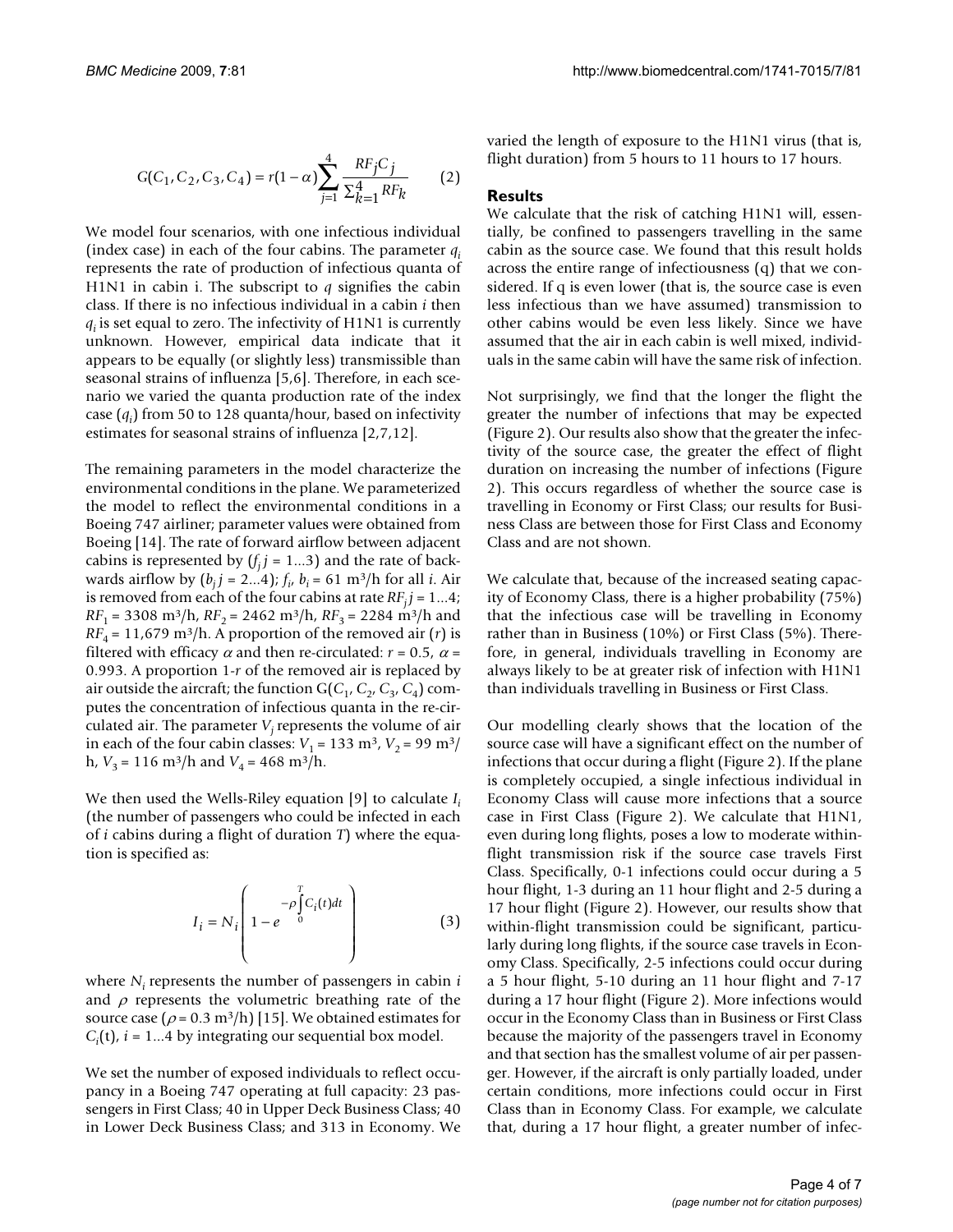

**The expected number of H1N1 infections caused by a single infectious case as a function of flight duration and strain infectivity**. Figure 2a) shows the expected number of infections if the source case is traveling First Class, and Figure 2b) shows the expected number of infections if the source case is traveling in Economy. The three curves in Figures 2a) and 2b) represent different flight durations which are respectively; 5 hrs (solid blue), 11 hrs (dashed red), and 17 hrs (dashed-dot black).

tions would occur in First Class than in Economy if the First Class Cabin is fully occupied but Economy class is less than 30% full.

### **Conclusions**

Our modelling has shown (for the first time) that significant H1N1 transmission could be occurring during air travel. Our results have been obtained from a model parameterized for a Boeing 747. However, our results are generally applicable to other transatlantic aircraft with similar size cabins (in terms of seating capacity and volume) which may have different configurations. In order to obtain our results we only modelled the risk of acquiring H1N1 based on airborne infection. During a flight, transmission due to direct contact is very limited because passengers remain seated. If the virus is also transmitted by large respiratory droplets (through direct contact) then the risks of infection that we have calculated will be underestimates and passengers in close proximity to the source case will be at greatest risk. We recommend that more detailed models of within-aircraft transmission of H1N1 are developed in order to investigate these issues. These models could be used to investigate the potential effectiveness of interventions such as the use of facial masks for symptomatic individuals.

We have demonstrated how methodology from the field of quantitative microbial risk assessment can be used to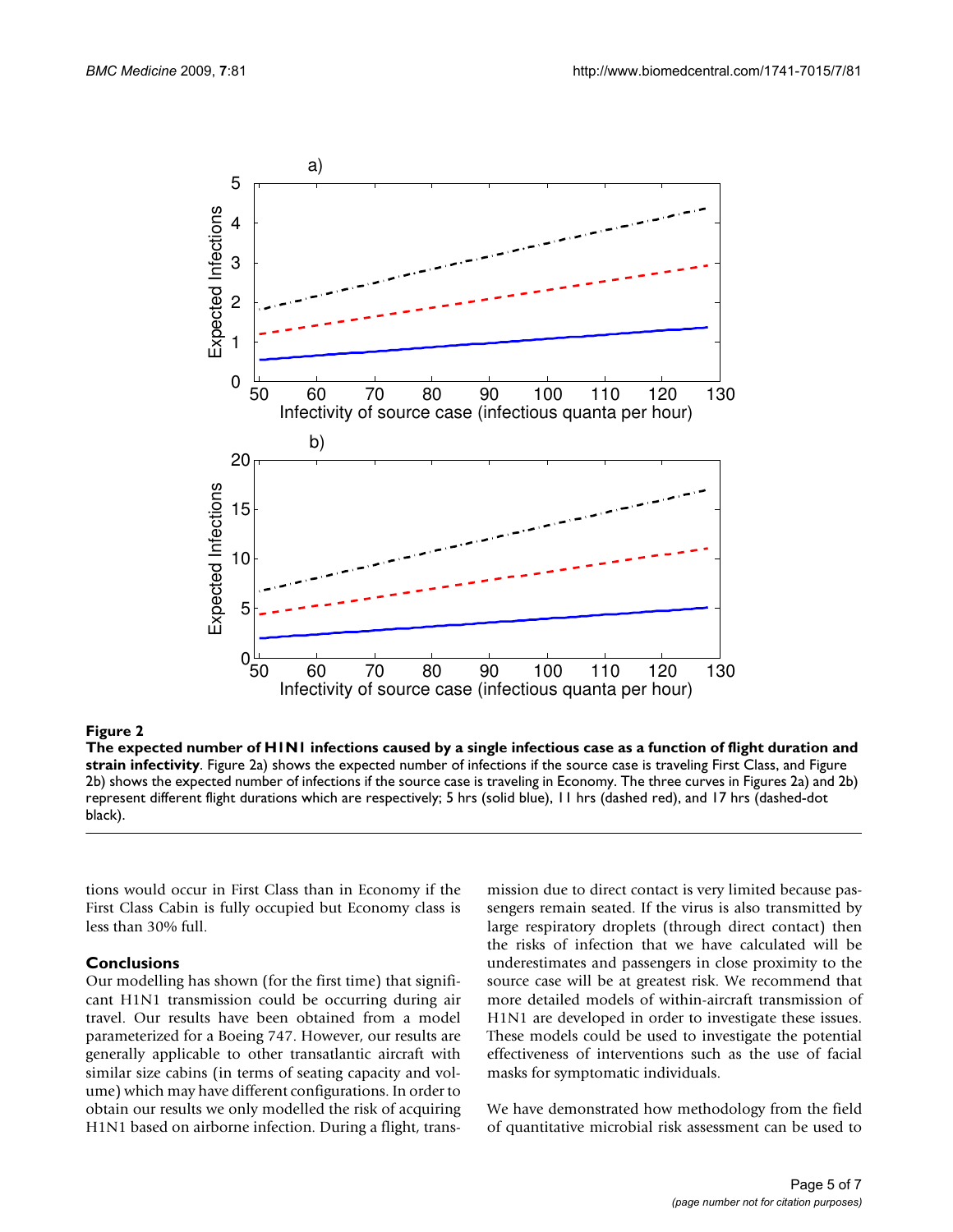assess the importance of air travel on the global spread of H1N1. We used infectivity estimates from studies of seasonal strains of influenza to parameterize our model as several studies have now shown that H1N1 appears to have similar infectivity to seasonal strains [5,6]. We recommend, that in order to obtain further insights into the risks of acquiring influenza during air travel, the infectivity of all known strains of influenza (including H1N1) should be measured in terms of quanta/hour. In addition, we recommend estimating the infectivity of new strains of influenza as soon as they appear. As we have discussed in the introduction of this paper, there are already established methods for estimating infectivity. These methods measure infectivity in terms of infectious quanta by measuring virus RNA concentrations in exhaled respiratory droplets of infectious individuals [2].

Several mathematical models for predicting the potential spread and magnitude of a global pandemic of H1N1 have recently been published [16,17]. These large-scale models link H1N1 epidemics in different geographic regions by moving infectious individuals from place to place using air travel networks. They do not include the potential for transmission to occur during air travel. Based on our results, we suggest that hierarchical multi-scale network models are needed to more accurately predict the global dissemination of H1N1. Such models would expand on the current large-scale models based on air travel networks by linking them to small-scale models of H1N1 transmission within an aircraft. Such models would be hierarchical in nature as the small-scale models would be subcomponents of the large-scale models.

Our results have important implications for understanding and predicting the global dissemination of H1N1. They provide important insights into the potential utility of air travel restrictions on controlling influenza pandemics. We have shown that one infectious passenger could cause a significant number of H1N1 infections during long flights, particularly if they are travelling in Economy Class. These results imply that one individual travelling by plane, by infecting other travellers on the same flight, could cause multiple simultaneous outbreaks in different geographic locations rather than causing only one outbreak. Hence, quarantining passengers who travel in Economy Class on long-haul flights could potentially be an important control strategy in the winter of 2009/2010. Notably, our results show that quarantining passengers who travel First Class would be unlikely to be an effective control strategy.

### **Competing interests**

The authors declare that they have no competing interests.

### **Authors' contributions**

BGW, BJC and SB developed the concept and study design, analyzed and interpreted the data and drafted the manuscript. BGW and BJC conducted mathematical analyses. SB supervised the project.

### **Acknowledgements**

We thank Meagan Barrett, Justin Okano and Tim Pylko for useful discussions. We gratefully acknowledge NIAID/NIH (BGW, BJC and SB) and the John Simon Guggenheim Foundation (SB) for financial support. The sponsors had no role in the design and conduct of the study; in the collection, management, analysis, and interpretation of the data; or in the preparation, review or approval of the manuscript.

### **References**

- 1. Mangili A, Gendreau MA: **[Transmission of infectious diseases](http://www.ncbi.nlm.nih.gov/entrez/query.fcgi?cmd=Retrieve&db=PubMed&dopt=Abstract&list_uids=15767002) [during commercial air travel.](http://www.ncbi.nlm.nih.gov/entrez/query.fcgi?cmd=Retrieve&db=PubMed&dopt=Abstract&list_uids=15767002)** *Lancet* 2005, **365:**989-996.
- 2. Fabian P, McDevitt JJ, DeHaan WH, Fung RO, Cowling BJ, Chan KH, Leung GM, Milton DK: **[Influenza virus in human exhaled breath:](http://www.ncbi.nlm.nih.gov/entrez/query.fcgi?cmd=Retrieve&db=PubMed&dopt=Abstract&list_uids=18628983) [an observational study.](http://www.ncbi.nlm.nih.gov/entrez/query.fcgi?cmd=Retrieve&db=PubMed&dopt=Abstract&list_uids=18628983)** *PLoS ONE* 2008, **3:**e2691.
- 3. Lowen AC, Mubareka S, Tumpey T, Garcia-Sastre A, Palese P: **[The](http://www.ncbi.nlm.nih.gov/entrez/query.fcgi?cmd=Retrieve&db=PubMed&dopt=Abstract&list_uids=16785447) [guinea pig as a transmission model for human influenza](http://www.ncbi.nlm.nih.gov/entrez/query.fcgi?cmd=Retrieve&db=PubMed&dopt=Abstract&list_uids=16785447) [viruses.](http://www.ncbi.nlm.nih.gov/entrez/query.fcgi?cmd=Retrieve&db=PubMed&dopt=Abstract&list_uids=16785447)** *Proc Natl Acad Sci* 2006, **103:**9988-9992.
- 4. Novel Swine-Origin Influenza A (H1N1) Investigation Team, Dawood FS, Jain S, Finelli L, Shaw M, Lindstrom S, Garten RJ, Gubareva LV, Bridges CB, Uyeki TM: **Emergence of a novel swine-origin influenza A (H1N1) virus in humans.** *N Engl J Med* 2009, **25:**2605-2615.
- 5. Munster VJ, de Wit E, van den Brand JMA, Herfst S, Schrauwen EJA, Bestebroer TM, van de Vijver D, Boucher CA, Koopmans M, Rimmelzwaan GF, *et al.*: **[Pathogenesis and transmission of swine](http://www.ncbi.nlm.nih.gov/entrez/query.fcgi?cmd=Retrieve&db=PubMed&dopt=Abstract&list_uids=19574348)[origin 2009 A\(H1N1\) Influenza virus in ferrets.](http://www.ncbi.nlm.nih.gov/entrez/query.fcgi?cmd=Retrieve&db=PubMed&dopt=Abstract&list_uids=19574348)** *Science* 2009, **325:**481-483.
- 6. Fraser C, Donnelly CA, Cauchemez S, Hanage WP, Van Kerkhove MD, Hollingsworth TD, Griffin J, Baggaley RF, Jenkins HE, Lyons EJ, *et al.*: **Pandemic potential of a strain of influenza, A (H1N1): early findings.** *Science* 2009, **19:**1557-1561.
- 7. Moser MR, Bender TR, Margolis HS, Noble GR, Kendal AP, Ritter DG: **[An outbreak of influenza aboard a commercial airliner.](http://www.ncbi.nlm.nih.gov/entrez/query.fcgi?cmd=Retrieve&db=PubMed&dopt=Abstract&list_uids=463858)** *Am J Epidemiol* 1979, **110:**1-6.
- 8. Anderson RM, May RM: *Infectious Diseases of Humans* Oxford: Oxford Science Publications; 1991.
- 9. Riley EC, Murphy G, Riley RL: **[Airborne spread of measles in a](http://www.ncbi.nlm.nih.gov/entrez/query.fcgi?cmd=Retrieve&db=PubMed&dopt=Abstract&list_uids=665658) [suburban elementary school.](http://www.ncbi.nlm.nih.gov/entrez/query.fcgi?cmd=Retrieve&db=PubMed&dopt=Abstract&list_uids=665658)** *Am J Epidemiol* 1978, **107:**421-432.
- 10. Wells WF: **On air-borne infection: II--Droplets and droplet nuclei.** *Am J Hyg* 1934, **20:**611-618.
- 11. Liao CM, Chang CF, Liang HM: **[A probabilistic transmission](http://www.ncbi.nlm.nih.gov/entrez/query.fcgi?cmd=Retrieve&db=PubMed&dopt=Abstract&list_uids=16297217) [dynamic model to assess indoor airborne infection risks.](http://www.ncbi.nlm.nih.gov/entrez/query.fcgi?cmd=Retrieve&db=PubMed&dopt=Abstract&list_uids=16297217)** *Risk Anal* 2005, **25:**1097-1107.
- 12. Rudnick SN, Milton DK: **[Risk of indoor airborne infection trans](http://www.ncbi.nlm.nih.gov/entrez/query.fcgi?cmd=Retrieve&db=PubMed&dopt=Abstract&list_uids=12950586)[mission estimated from carbon dioxide concentration.](http://www.ncbi.nlm.nih.gov/entrez/query.fcgi?cmd=Retrieve&db=PubMed&dopt=Abstract&list_uids=12950586)** *Indoor Air* 2003, **13:**237-245.
- 13. Ryan PB, Spengler JD, Halfpenny PF: **Sequential box models for indoor air quality: Application to airliner cabin air quality.** *Atmospheric Environment* 1988, **22:**1031-1038.
- 14. **Boeing 747 Famiy: Technical Information** [\[http://www.boe](http://www.boeing.com/commercial/747family/specs.html) [ing.com/commercial/747family/specs.html\]](http://www.boeing.com/commercial/747family/specs.html)
- 15. Vander AJ, Sherman JH, Luciano DS: **Human Physiology.** New York: McGraw-Hill; 1994.
- 16. Khan K, Arino J, Hu W, Raposo P, Sears J, Calderon F, Heidebrecht C, Macdonald M, Liauw J, Chan A, Gardam M: **[Spread of a novel](http://www.ncbi.nlm.nih.gov/entrez/query.fcgi?cmd=Retrieve&db=PubMed&dopt=Abstract&list_uids=19564630) [influenza A \(H1N1\) virus via global airline transportation.](http://www.ncbi.nlm.nih.gov/entrez/query.fcgi?cmd=Retrieve&db=PubMed&dopt=Abstract&list_uids=19564630)** *N Engl J Med* 2009, **361:**212-240.
- 17. Balcan D, Hu H, Goncalves B, Bajardi P, Poletto C, Ramasco JJ, Paolotti D, Perra N, Tizzoni M, Broeck W Van den, *et al.*: **[Seasonal](http://www.ncbi.nlm.nih.gov/entrez/query.fcgi?cmd=Retrieve&db=PubMed&dopt=Abstract&list_uids=19744314) [transmission potential and activity peaks of the new influ](http://www.ncbi.nlm.nih.gov/entrez/query.fcgi?cmd=Retrieve&db=PubMed&dopt=Abstract&list_uids=19744314)enza A(H1N1): a Monte Carlo likelihood analysis based on [human mobility.](http://www.ncbi.nlm.nih.gov/entrez/query.fcgi?cmd=Retrieve&db=PubMed&dopt=Abstract&list_uids=19744314)** *BMC Med* 2009, **7:**45.